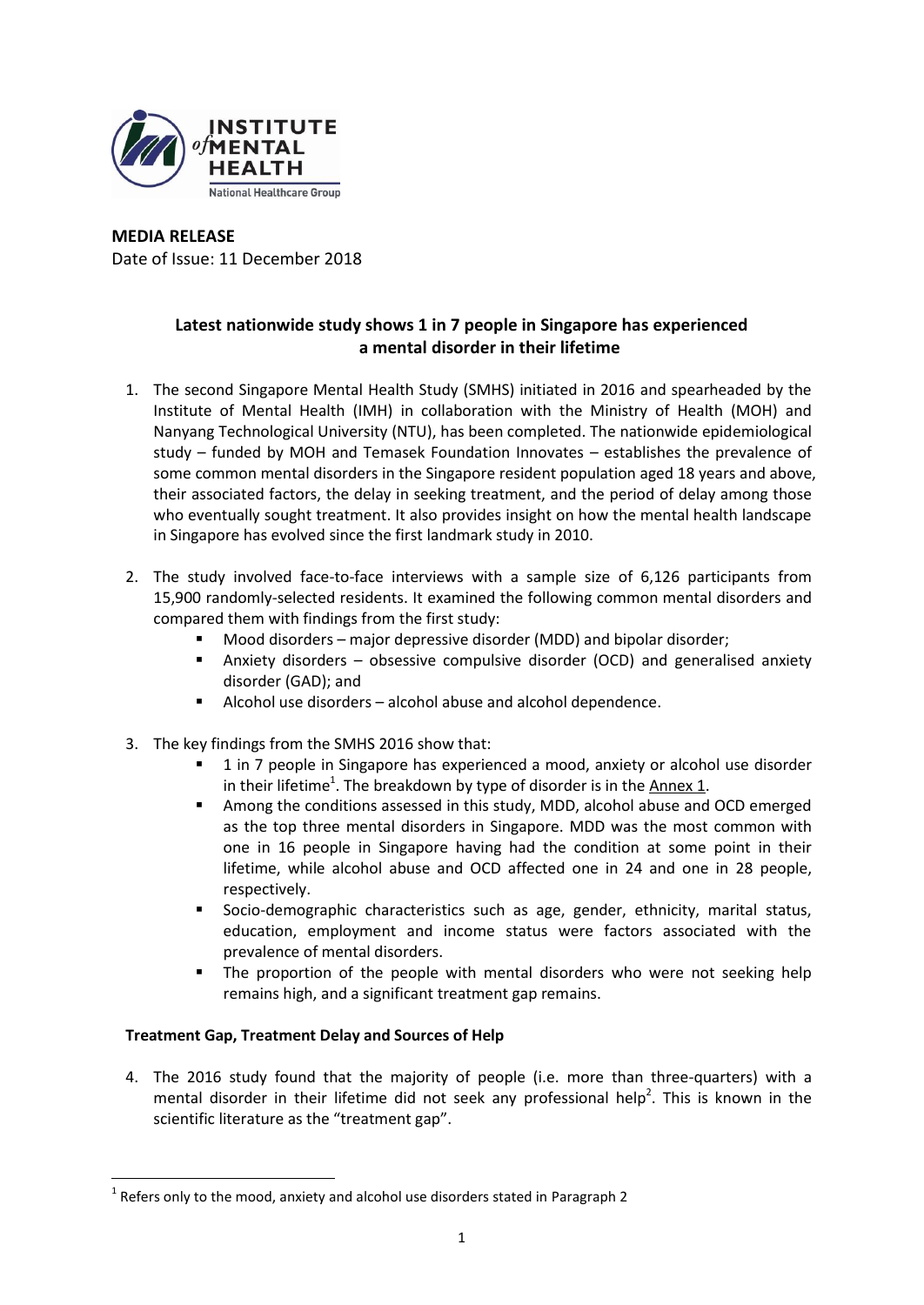- 5. Among those who sought help, treatment delay (estimated in median values) was longest for those with OCD at 11 years, followed by bipolar disorder and alcohol abuse at 4 years. Individuals with alcohol dependence sought help from a professional almost immediately after the start of associated symptoms (within 1 year). Although SMHS 2016 did not investigate reasons for not seeking treatment in detail, past research have found that the inability to recognise the symptoms of a mental illness and concerns regarding the stigma associated with mental illness are two common reasons for treatment delay for mental disorders.
- 6. Among all the people with a mental disorder in their lifetime who sought help, 42.3% had consulted a psychiatrist, and 36.5% went to a counsellor, 26.2% to a psychologist and 20% went to a general practitioner or family doctor.

# **Changes in Mental Health Landscape in the Last 6 years**

- 7. Comparing the results of the 2016 study with the 2010 study, we observed that:
	- There was an increase in lifetime prevalence of mental illness from 12% in 2010 to 13.9% in 2016.
	- The lifetime prevalence of almost all mental disorders showed an increase. However, the increase was statistically significant only for GAD and alcohol abuse.
	- While there was no significant change in the proportion of people with a mental illness in their lifetime who did not seek help, persons who sought help had done so earlier.
- 8. The 2016 study showed an increase in lifetime prevalence of mental illness at 13.9% or 1 in 7 persons<sup>3</sup>. The 2010 study found that 12% of the Singapore population – or 1 in 8 persons – had experienced a mental disorder in their lifetime.
- 9. While the lifetime prevalence of almost all mental disorders showed an increase, the increase was statistically significant only for GAD and alcohol abuse. Psychiatric comorbidity, or having two or more mental disorders at the same time, also showed an increase.

| <b>Mental Disorder</b>                                                                        | <b>SMHS 2010 %</b> | <b>SMHS 2016 %</b> |
|-----------------------------------------------------------------------------------------------|--------------------|--------------------|
| Major depressive disorder                                                                     | 5.8                | 6.3                |
| Bipolar disorder                                                                              | 1.2                | 1.6                |
| <b>Generalised anxiety disorder*</b>                                                          | 0.9                | 1.6                |
| Obsessive compulsive disorder                                                                 | 3.0                | 3.6                |
| Alcohol abuse*                                                                                | 3.1                | 4.1                |
| Alcohol dependence                                                                            | 0.5                | 0.5                |
| Any of the above mental disorders*                                                            | 12                 | 13.9               |
| Comorbidity* (presence of two or more of<br>the above mental disorders in the same<br>period) | 2.5                | 3.5                |
| *Statistically significant increase                                                           |                    |                    |

## **Table 1: Lifetime Prevalence of Mental Disorders**

1

 $2$  Professionals in the study's context are defined as healthcare professionals (e.g. psychiatrists and doctors), those from the social and community sector (e.g. counsellors and case managers) or religious and spiritual advisors.

 $3$  Refers only to the mood, anxiety and alcohol use disorders stated in paragraph 2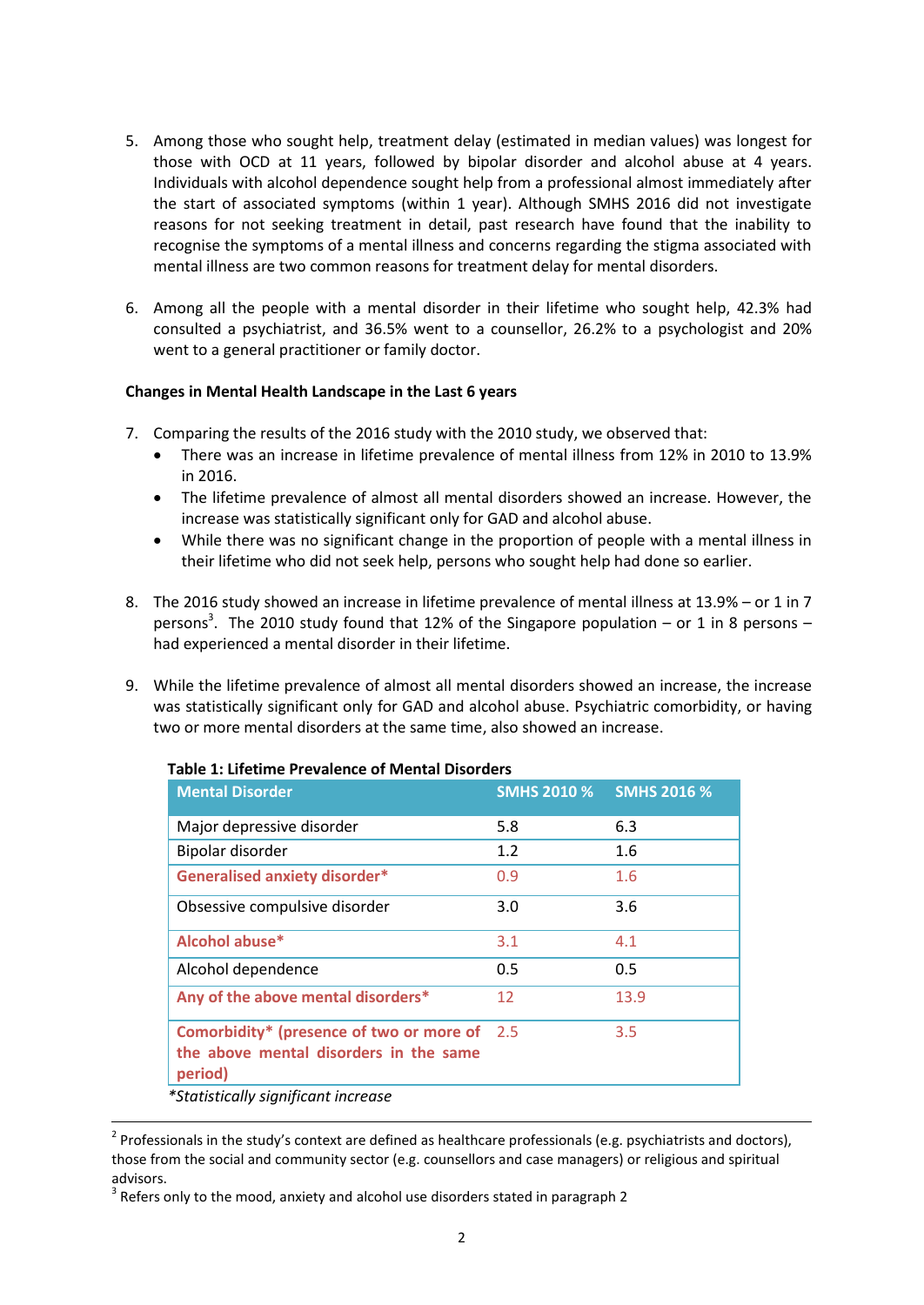- 10. Compared to the 2010 study, there was no significant change in the proportion of people with a mental illness in their lifetime who did not seek help. However, among people who had experienced a mental illness in the past one year prior to the survey, we observed an early, positive trend of help seeking. The percentage of those who did not seek help decreased from 82.1% in 2010 to 78.4% in 2016. A significant increase in help seeking was seen for alcohol abuse, for which treatment gap has decreased from 96.9% to 80.6%.
- 11. Those who sought help for their mental illness did so much earlier (i.e. reduced treatment delay) than what was observed in the last survey. This was seen across all conditions except for OCD where treatment delay had increased.

| Table 2. Treatment Delay III Tears (Wiedian) |                  |                  |  |
|----------------------------------------------|------------------|------------------|--|
| <b>Mental Disorder</b>                       | <b>SMHS 2010</b> | <b>SMHS 2016</b> |  |
| Major depressive disorder                    |                  |                  |  |
| Bipolar disorder                             |                  |                  |  |
| Generalised anxiety disorder                 | 6                |                  |  |
| Obsessive compulsive disorder                | 9                | 11               |  |
| Alcohol abuse                                | 13               |                  |  |
| Alcohol dependence                           |                  |                  |  |
|                                              |                  |                  |  |

# **Table 2: Treatment Delay in Years (Median)**

- 12. Prof Chong Siow Ann, Vice Chairman, Medical Board (Research), IMH, said, "This comprehensive study is one of the few worldwide that is a part of a deliberate effort to track the mental health status of a country over time. The wealth of information would provide knowledge and insights into common mental disorders in Singapore, the emerging trends and public health concerns, and the impact of measures which have been taken since the last Singapore Mental Health Study in 2010."
- 13. Dr Mythily Subramaniam, Director, Research Division, IMH and Associate Professor, Lee Kong Chian School of Medicine said, "The study is the first serial epidemiological study that has examined the trends in mental illness in Singapore. While there is an increase in the prevalence of anxiety disorders and alcohol abuse, early positive trends in the form of reduction of the 12-month treatment gap and decrease in the delay in seeking treatment are heartening. Nonetheless there is still a significant proportion of people who are not seeking help, which is a concern and we hope that this will improve."
- 14. Prof Leo Tan, Chairman, Temasek Foundation Innovates, said, "Mental health is so important to all of us, and having a good understanding of mental health issues is key to improving our lives. Temasek Foundation Innovates is glad to have been able to support the last Singapore Mental Health Study started in 2010, and this follow-up study which covers areas that meet the evolving needs of people in Singapore."

**- END -**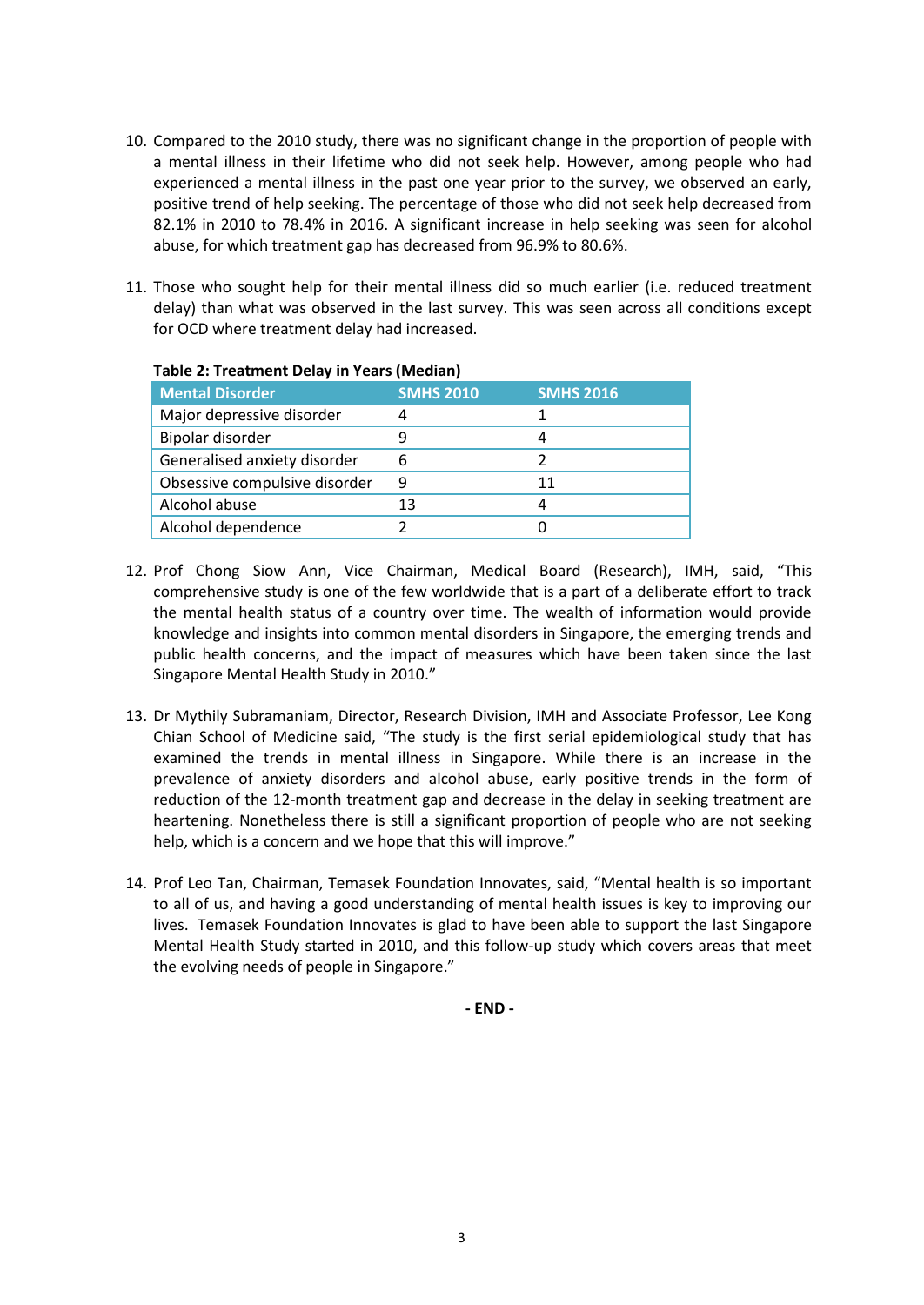#### **For media queries, please contact:**

Ms Lalitha Naidu Assistant Manager, Corporate Communications Institute of Mental Health Email: LN\_GOPAL\_KRISHNAN@imh.com.sg DID: (65) 6389 3887 HP: (65) 9006 9375

Ms Quek Ai Choo Senior Manager, Corporate Communications Institute of Mental Health Email: Ai\_Choo\_QUEK@imh.com.sg DID: (65) 6389 2865) HP: (65) 93692729

#### **About the Institute of Mental Health (IMH)**

The Institute of Mental Health (IMH), a member of the National Healthcare Group, is the only tertiary psychiatric care institution in Singapore. Located on the sprawling 23-hectare campus of Buangkok Green Medical Park in the north-eastern part of Singapore, IMH offers a multidisciplinary and comprehensive range of psychiatric, rehabilitative and therapy services in hospital-based and community-based settings. The 2010-bedded hospital aims to meet the needs of three groups of patients – children and adolescents (aged below 19 years), adults and the elderly. Besides providing clinical services, IMH also leads in mental health research and training the next generation of mental health professionals in Singapore. For more information, please visit [www.imh.com.sg.](http://www.imh.com.sg/)

#### **About SMHS 2016**

Led by the Institute of Mental Health, the study was a collaborative effort between three centres – IMH, the Ministry of Health (MOH) and Nanyang Technological University (NTU). The \$4.9 million study was funded by the MOH and Temasek Foundation Innovates. The Principal Investigators of this study are Prof Chong Siow Ann, Senior Consultant and Vice Chairman, Medical Board (Research), IMH, and A/Prof Mythily Subramaniam, Director, Research Division, IMH. A total of 6,126 Singapore Residents (including Singapore Citizens and Permanent Residents) aged 18 years and above living in households in Singapore were interviewed between 2016 and 2018.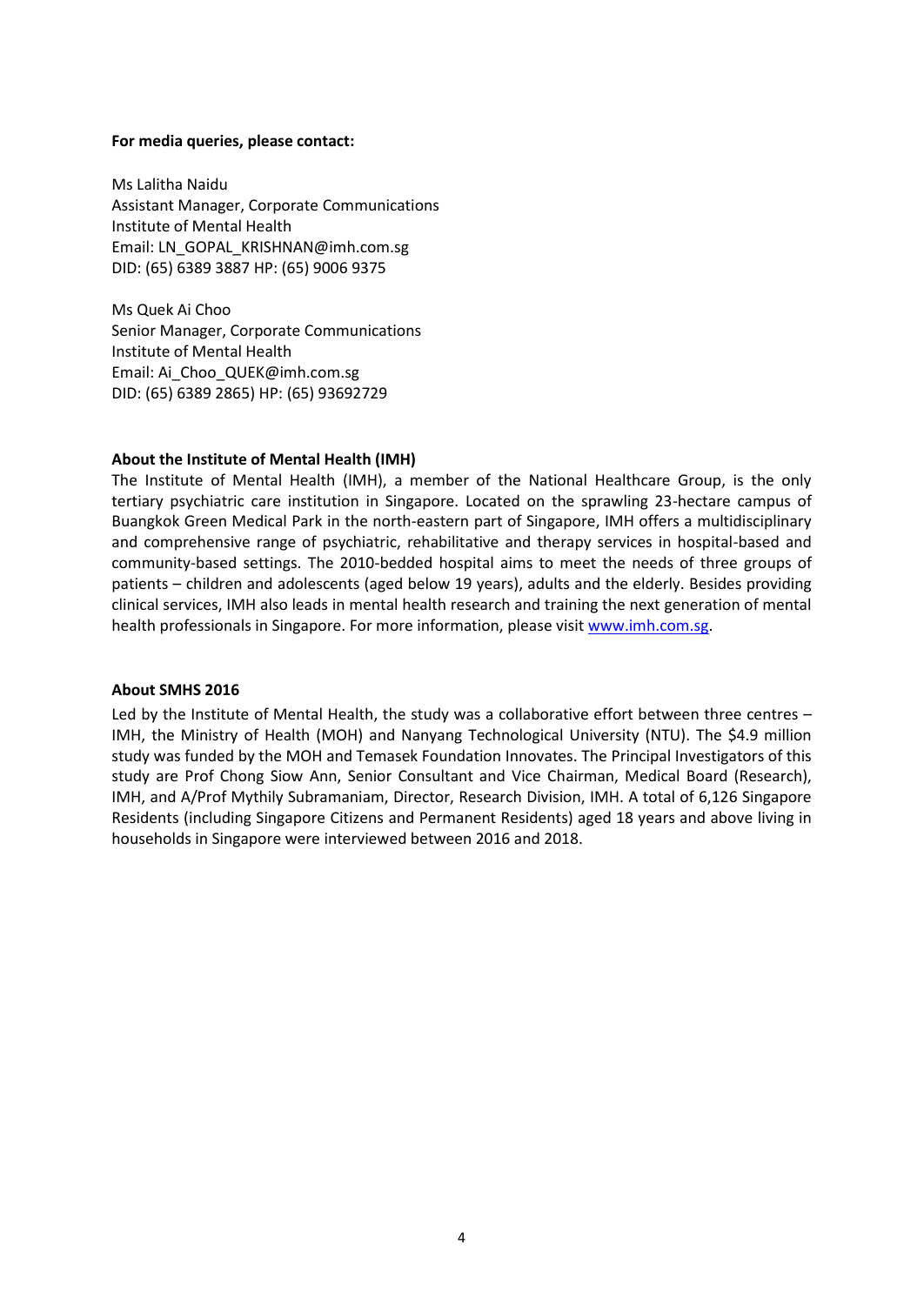# **Mood Disorders**

- MDD affected 6.3% of the adult population in Singapore, at some point in their lifetime.
- 1.6% of the adult population in Singapore suffered from bipolar disorder in their lifetime.
- Those aged 18 34 years, divorced or separated were more likely to have mood disorders.

### **Anxiety Disorders**

 Overall, GAD and OCD affected 4.8% of the local adult population, at some point in their lifetime.

# **Alcohol Use Disorders**

- About 4.1% and 0.5% of the population suffered from alcohol abuse and alcohol dependence respectively at some point in their life.
- Those more likely to have alcohol use disorders were in the age group of 18 34 years, male gender, had lower education and were employed (versus being economically inactive).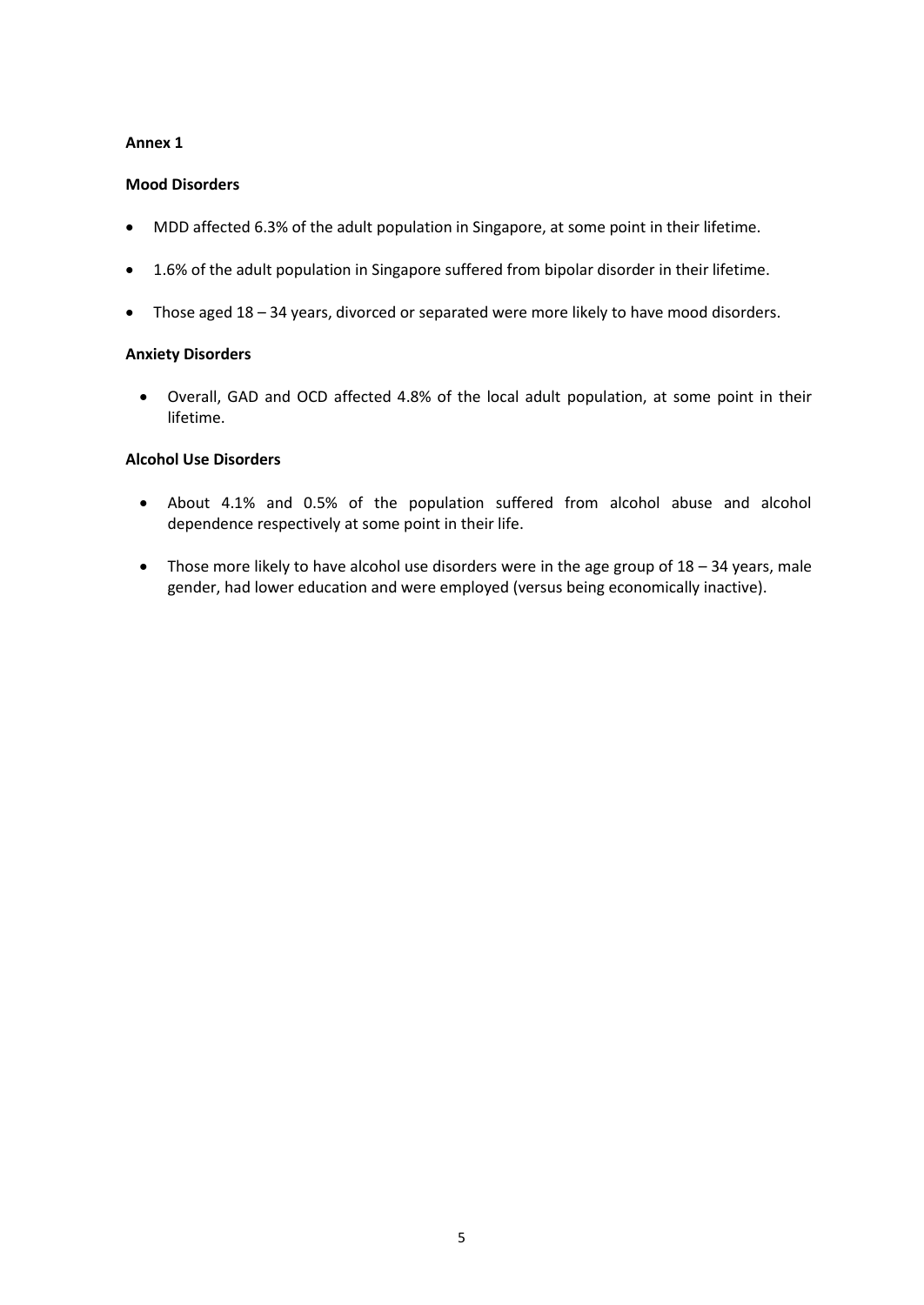#### **DESCRIPTION OF MENTAL DISORDERS AND KEY TERMS**

#### **Major Depressive Disorder**

Major depressive disorder (MDD) is characterised by a depressed mood: a profound feeling of sadness, emptiness, worthlessness and hopelessness. Associated with this is a range of other symptoms such as loss of interest in activities, loss of pleasure in almost all activities, sleep disturbances (either not being able to sleep well or sleeping too much), and loss of appetite with consequent loss of weight, although in atypical cases, there might be overeating. Significant impairment in functioning is brought on by difficulty in concentrating, loss of energy, tiredness and listlessness. The depressed person may have suicidal thoughts or intentions which might lead to suicide attempts or even actual suicide.

#### **Bipolar Disorder**

This disorder is characterised by depressive episodes (as described in MDD) and mania. Mania is characterised by abnormally elevated, expansive, or irritable mood. Together with this, there may be an inflated sense of self-esteem or even grandiosity, decreased need for sleep, talkativeness, agitation, a tendency to engage in activities which while pleasurable, would have painful consequences like spending sprees without the money to pay for them, increased sexual activity, reckless driving, as well as rash business and personal decisions. This state is often severe enough to seriously affect the person's life.

#### **Generalised Anxiety Disorder**

The essential feature of generalised anxiety disorder (GAD) is a general feeling of excessive anxiety and worry that is difficult to control. These feelings are not related to any specific event or object but may be about a number of events and activities. They are often accompanied by other symptoms like restlessness, fatigue, irritability, and disturbed sleep. GAD can be chronic and recurrent in nature. It can impair family life and reduce social adjustment and functioning. GAD typically develops over a period of time and may not be noticeable until it is significant enough to cause problems with functioning.

#### **Obsessive Compulsive Disorder**

Obsessive compulsive disorder (OCD) is characterised by the occurrence of obsessions, compulsive rituals or, most commonly, both recurrent and persistent thoughts, impulses, or images that are experienced as intrusive and cause great anxiety. They are not simply excessive worries about real life issues; the affected individual attempts to ignore, suppress, or neutralise them with other thoughts or actions and recognises that these thoughts are a product of his or her mind. Examples of obsessions include unwanted thoughts or images of harming loved ones, persistent doubts that one has not locked doors or switched off electrical appliances, and intrusive thoughts of being contaminated. Compulsions are repetitive behaviours (e.g. repetitive hand washing or checking) or mental acts (e.g. repetitive praying, counting, or thinking good thoughts to undo or replace bad thoughts) that the affected individual feels compelled to do in response to an obsession or according to rigid rules (e.g. checking that a light switch is turned off by switching it on and off exactly ten times).

## **Alcohol Abuse**

Alcohol abuse is diagnosed when one or more of the following occurs:

- a) Recurrent alcohol use resulting in failure to fulfill major role obligations at work, school, or home (e.g. repeated absences or poor work performance related to alcohol use; alcoholrelated absences, suspensions or expulsions from school; or neglect of family or household)
- b) Recurrent use in situations in which it is physically hazardous (e.g. driving a car while under the influence of alcohol)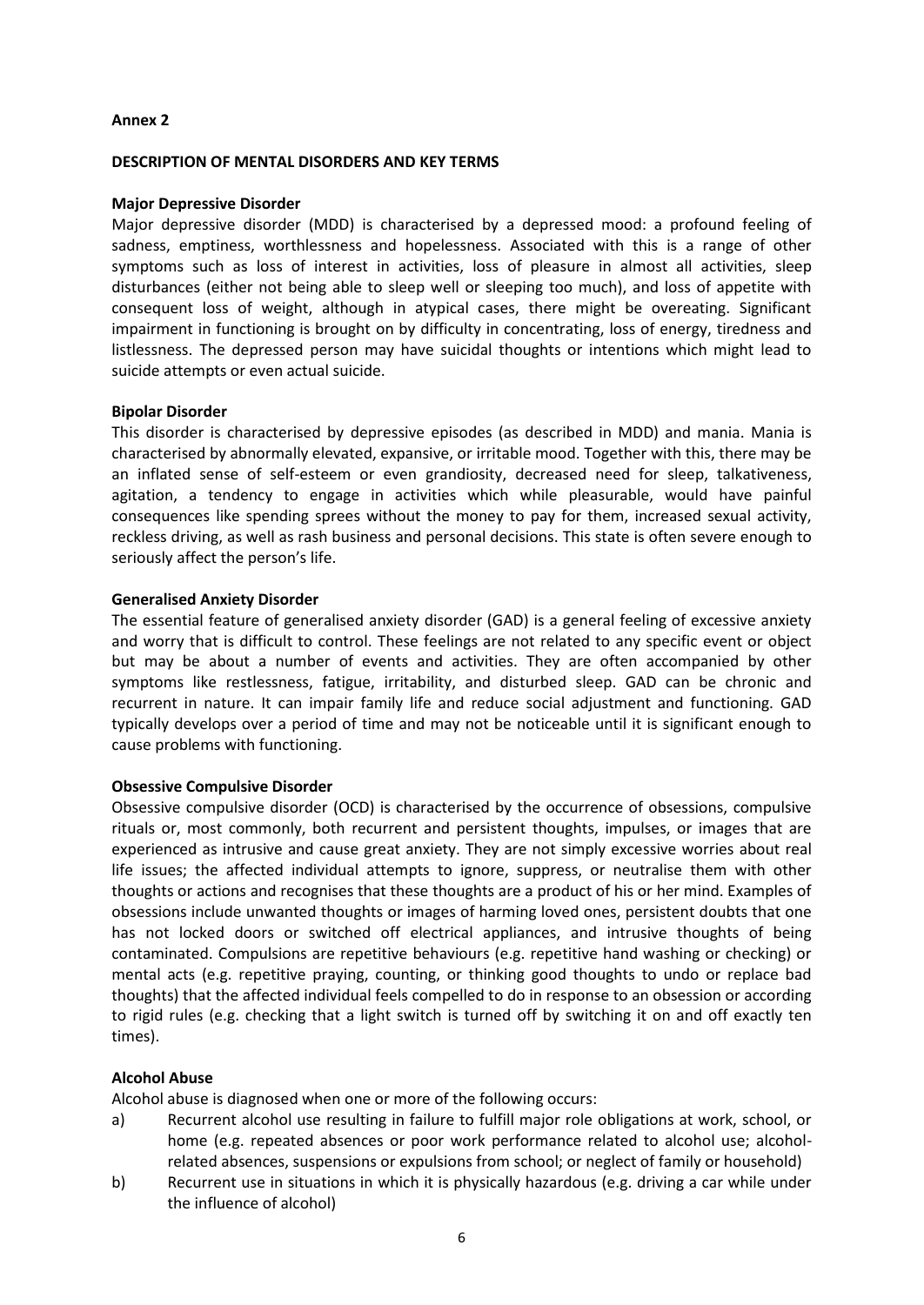- c) Having alcohol-related legal problems (e.g. arrested for alcohol-related disorderly conduct).
- d) Continuing to use alcohol despite having persistent or recurrent social or interpersonal problems caused or worsened by the effects of alcohol (e.g. arguments with wife over consequences of being drunk or fights)

### **Alcohol Dependence**

Alcohol dependence is defined as a maladaptive pattern of alcohol use, leading to clinically significant impairment or distress, and the essential feature of which is a cluster of cognitive, behavioural and physical symptoms. These include tolerance (a need for markedly increased amounts of alcohol to achieve intoxication or desired effect), unpleasant withdrawal symptoms when intake is stopped or reduced, and a consuming preoccupation to obtain and use alcohol at the expense of other important social, occupational and recreational activities. The individual persists in using alcohol even with the knowledge that his/her recurrent physical or psychological problem is likely to be caused or exacerbated by the alcohol (e.g. continued drinking despite recognition that an ulcer was made worse by alcohol consumption).

#### **Lifetime Prevalence**

Prevalence of any disorder is the proportion of people affected with that disorder in a given population at a specific time. Lifetime prevalence is the number of people in a population that have had the disorder at any time in their life, divided by the total number of individuals in the population at the time of assessment. It estimates the extent of a disorder within a population over a certain period of time.

For example, if there are 100,000 individuals in the population in the year 1999 and of these, 230 have had a disorder at any time in their lives, then the lifetime prevalence of the disorder in that population in that year = (230/100,000) x 100% = 0.23%.

## **12-month Prevalence**

Annual or 12-month prevalence is the number of people in a population that have had a disorder during a specific year divided by the total number of individuals in the population. It includes cases arising before but extending into that year and new cases identified in that year. It is often used to estimate impact of a disorder within a population in that year.

#### **Treatment Gap**

Treatment gap is the proportion of people who have a disorder but did not receive treatment for it. In this study, under each diagnostic section, respondents are asked whether they had ever in their life talked to a medical doctor or other professional about the disorder under investigation. Example of the question from Depression module: "Did you ever in your life talk to a medical doctor or other professional about your (sadness/or/discouragement/or/ lack of interest)? (By professional we mean psychologists, counsellors, spiritual advisors, herbalists, acupuncturists, and other healing professionals)."

#### **Treatment Delay**

Treatment delay is the time taken from the start of the illness to seeking professional help by people with mental disorders. Respondents who reported the age when they first noticed the symptoms associated with their mental illness (i.e. age of onset) were asked if they had ever talked to a medical doctor or any professional about the respective disorder. If they reported that they had, they were asked how old they were the first time they did so. Their responses were used to calculate the age of first treatment contact in this study. Treatment delay was calculated as the difference between the age at first treatment contact and the age of onset.

Treatment delay was estimated in median values due to the wide variation in the values. Median value denotes the number of years taken to seek treatment by half (50%) of those with respective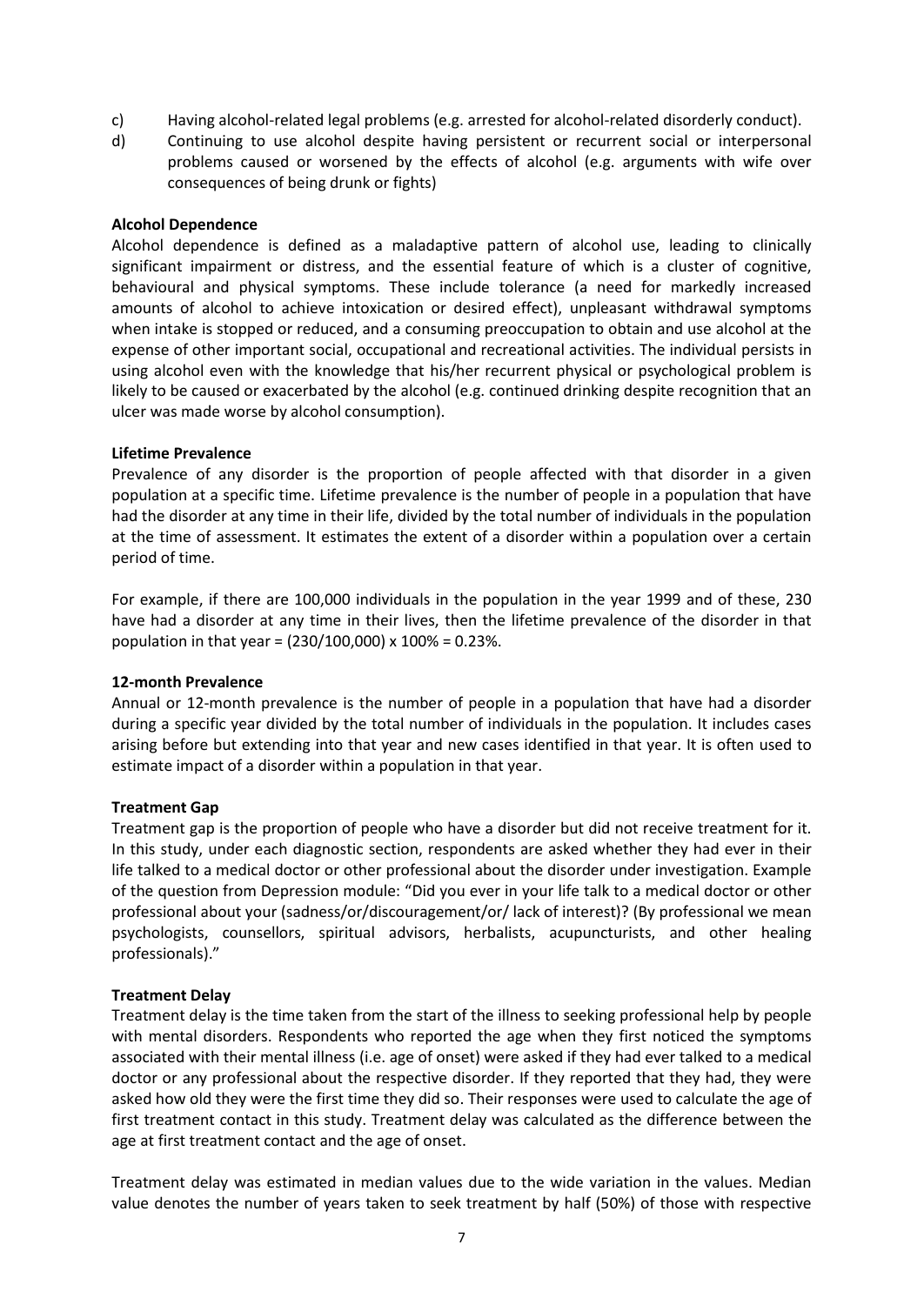mental disorders. For example, treatment delay of 11 years for OCD means 50% of those with OCD took 11 years from the first time they noticed the symptoms to seek professional help.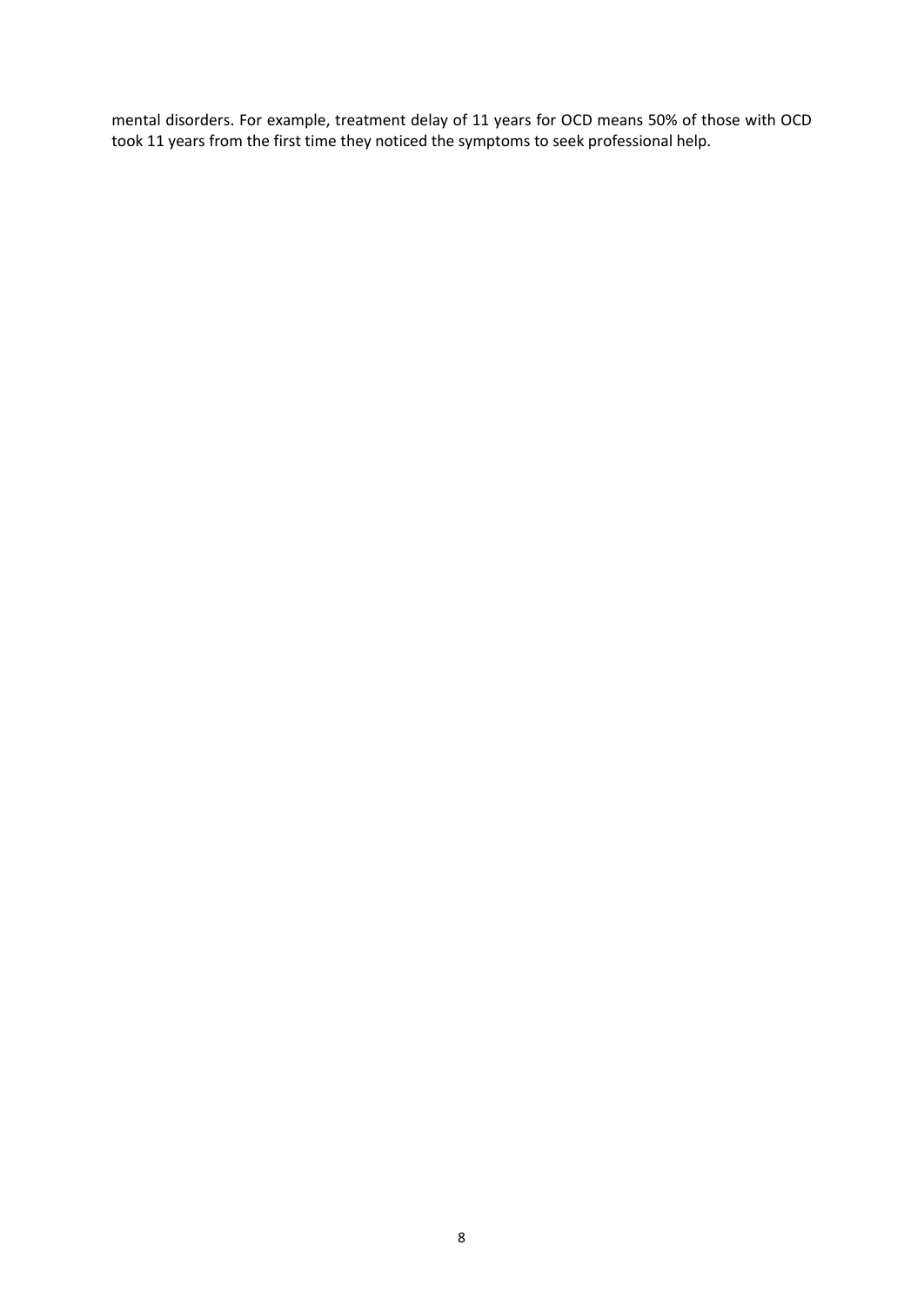### **ABOUT TEMASEK FOUNDATION INNOVATES**

Temasek Foundation Innovates is a Singapore-based non-profit philanthropic organisation that funds and supports programmes focusing on developing practical solutions for a better life through research and development. Established in 2016, it aims to strengthen research capabilities by nurturing talents, as well as encouraging cross collaborations.

The Foundation manages the Singapore Millennium Foundation Research Grant Programme, under which competitive grant calls have taken place annually since 2011. The Foundation also supports the Temasek Life Sciences Laboratory.

Temasek Foundation Innovates and the other Temasek Foundations were established by Temasek to better serve the evolving needs of the wider community, reinforcing its approach to sustainable giving. Since its inception in 1974, Temasek has established 19 endowments, which focus on building people, building communities, building capabilities and rebuilding lives.

For more information on the Temasek family of Foundations, please visit [www.temasekfoundation.org.sg.](https://imsva91-ctp.trendmicro.com/wis/clicktime/v1/query?url=http%3a%2f%2fwww.temasekfoundation.org.sg&umid=E914B07D-7983-CF05-AFEB-00DA79E3638B&auth=6e3fe59570831a389716849e93b5d483c90c3fe4-465a0875287d90588870e8daf866883134735ae6)

For more information on Temasek Foundation Innovates, please visit [www.temasekfoundation](https://imsva91-ctp.trendmicro.com/wis/clicktime/v1/query?url=http%3a%2f%2ftemasekfoundation%2dinnovates.org.sg&umid=E914B07D-7983-CF05-AFEB-00DA79E3638B&auth=6e3fe59570831a389716849e93b5d483c90c3fe4-55020f3070e2f356af1cecaa35202e8e0fb0d954)[innovates.org.sg.](https://imsva91-ctp.trendmicro.com/wis/clicktime/v1/query?url=http%3a%2f%2ftemasekfoundation%2dinnovates.org.sg&umid=E914B07D-7983-CF05-AFEB-00DA79E3638B&auth=6e3fe59570831a389716849e93b5d483c90c3fe4-55020f3070e2f356af1cecaa35202e8e0fb0d954)